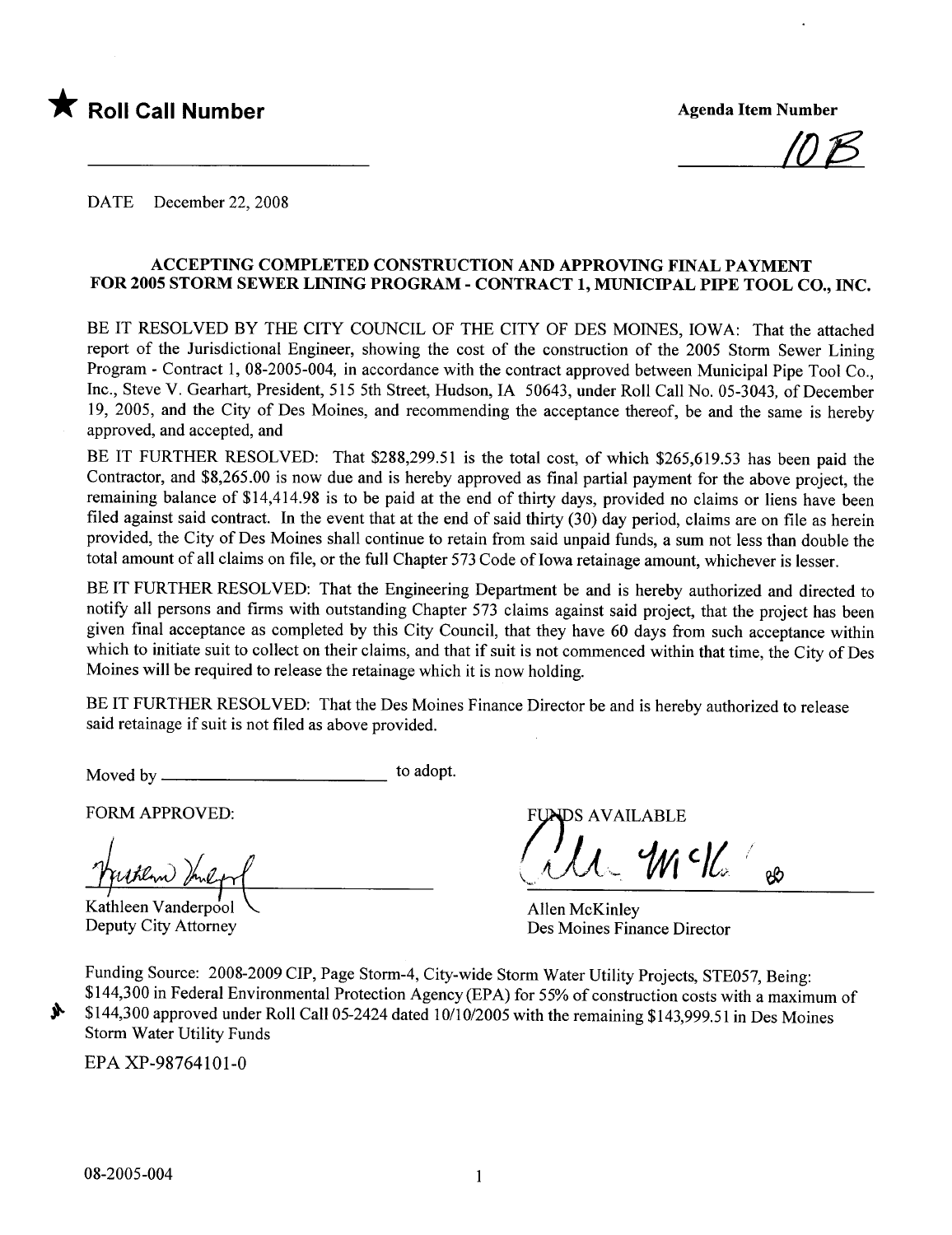## Roll Call Number

Agenda Item Number<br>10B

Date  $\frac{\text{December 22, 2008}}{\text{December 22.2008}}$ 

| <b>COUNCIL ACTION</b> | <b>YEAS</b> | <b>NAYS</b> | <b>PASS</b> | <b>ABSENT</b>   | <b>CERTIFICATE</b>                                                                                   |
|-----------------------|-------------|-------------|-------------|-----------------|------------------------------------------------------------------------------------------------------|
| <b>COWNIE</b>         |             |             |             |                 |                                                                                                      |
| <b>COLEMAN</b>        |             |             |             |                 | I, DIANE RAUH, City Clerk of said City hereby                                                        |
| <b>HENSLEY</b>        |             |             |             |                 | certify that at a meeting of the City Council of<br>said City of Des Moines, held on the above date, |
| <b>KIERNAN</b>        |             |             |             |                 | among other proceedings the above was adopted.                                                       |
| <b>MAHAFFEY</b>       |             |             |             |                 |                                                                                                      |
| <b>MEYER</b>          |             |             |             |                 | IN WITNESS WHEREOF, I have hereunto set my                                                           |
| <b>VLASSIS</b>        |             |             |             |                 | hand and affixed my seal the day and year first<br>above written.                                    |
| <b>TOTAL</b>          |             |             |             |                 |                                                                                                      |
| <b>MOTION CARRIED</b> |             |             |             | <b>APPROVED</b> |                                                                                                      |
|                       |             |             |             |                 |                                                                                                      |
|                       |             |             |             |                 |                                                                                                      |
|                       |             |             |             | <b>Mavor</b>    | <b>City Clerk</b>                                                                                    |
|                       |             |             |             |                 |                                                                                                      |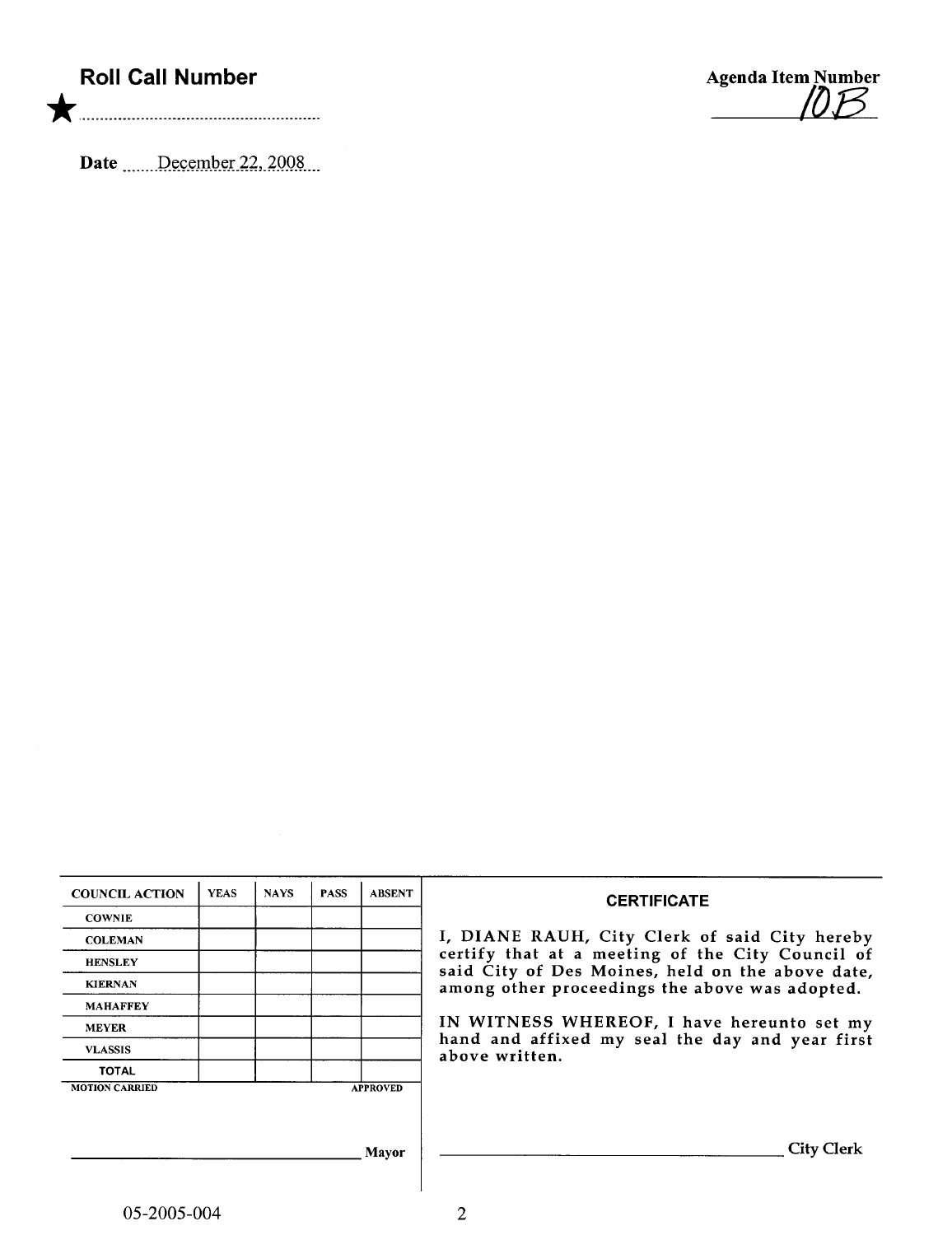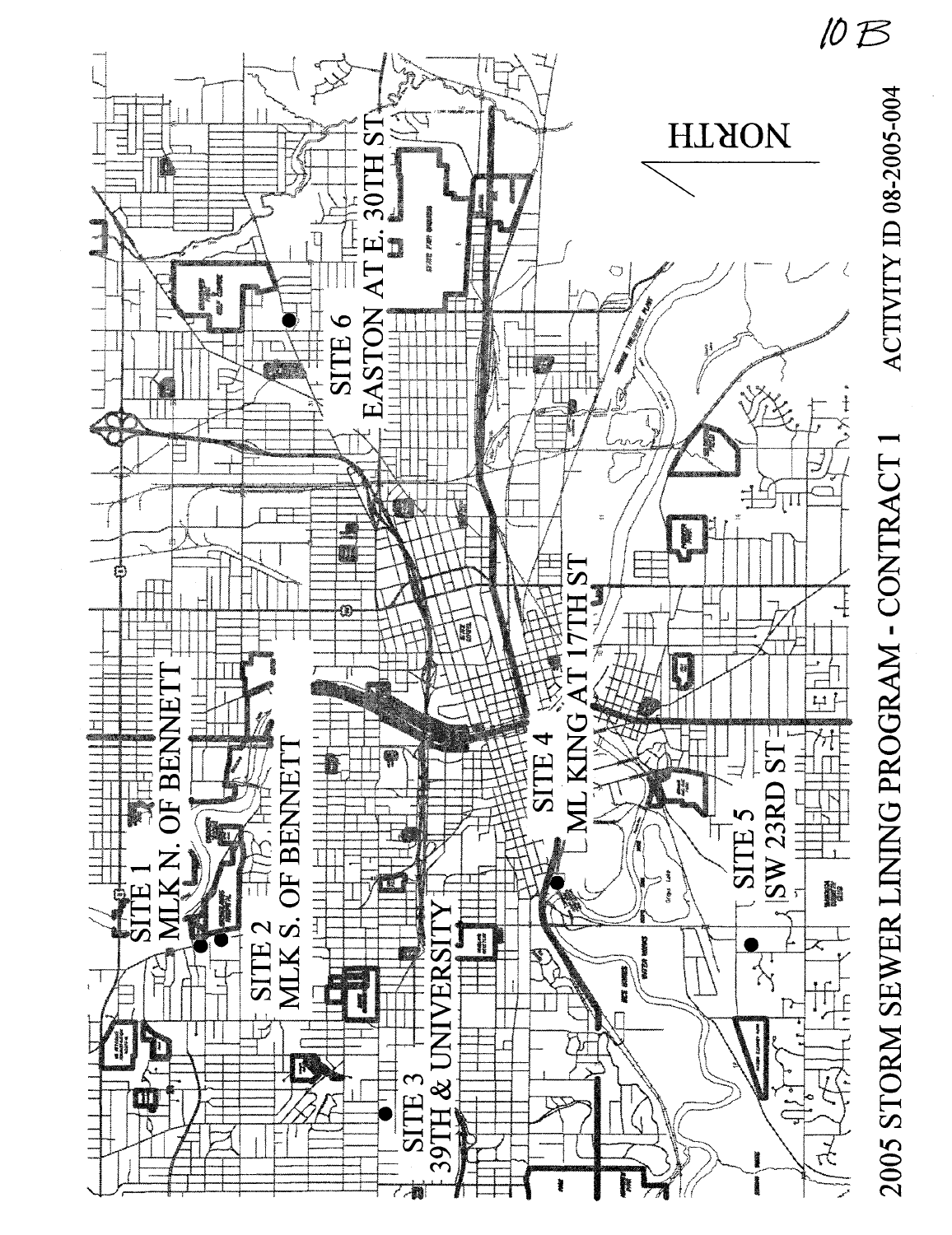# PROJECT SUMMARY

### 2005 Storm Sewer Lining - Contract i Activity ID 08-2005-004

On December 19.2005, under Roll Call No. 05-3043, the City Council awarded the contract for the above improvements to Municipal Pipe Tool Co., in the amount of \$274,822.72 to clean and line storm sewers in the City at variuos locations.

Tabulated below is a history of project change orders.

| Change         |                                                                                                      | <b>Initiated</b>       |              |
|----------------|------------------------------------------------------------------------------------------------------|------------------------|--------------|
| Order No.      | <b>Description</b>                                                                                   | $\mathbf{B}\mathbf{y}$ | Amount       |
| 1              | 10/23/2006                                                                                           | Engineering            | \$6,639.30   |
|                | Delete manholes and cleaning by the lineal foot; and add<br>cleaning by the hour and basin dredging. |                        |              |
| $\overline{2}$ | 6/12/2007                                                                                            | Engineering            | \$2,402.40   |
|                | Televise storm sewers at Prospect Road and at Sheridan<br>Avenue.                                    |                        |              |
| 3              | 12/13/2007                                                                                           | User                   | \$2,235.09   |
|                | Televise sewer in 24th street.                                                                       |                        |              |
| $\overline{4}$ | 12/12/2008                                                                                           | Contractor             | \$2,200.00   |
|                | Increase liner diameter at Easton. Adjust contract item<br>amounts to as-built quantities.           |                        |              |
|                | <b>Original Contract Amount</b>                                                                      |                        | \$274,822.72 |
|                | <b>Total Change Orders</b>                                                                           |                        | \$13,476.79  |
|                | <b>Percent of Change Orders to Original Contract</b>                                                 |                        | 4.90%        |
|                | <b>Final Contract Amount</b>                                                                         |                        | \$288,299.51 |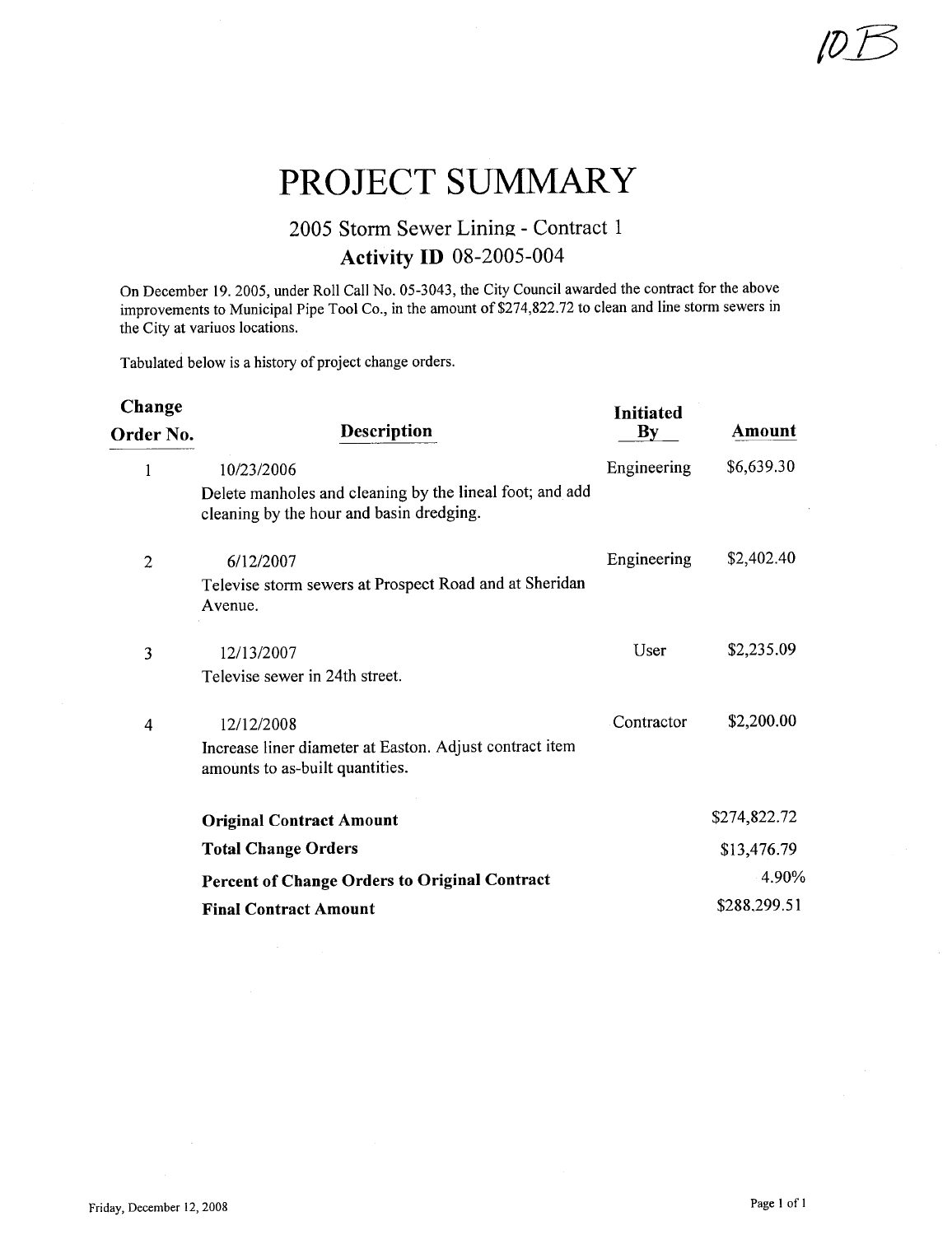December 22, 2008

#### CERTIFICATION OF COMPLETION

#### AGENDA HEADING:

Accepting completed construction and approving final payment for the 2005 Storm Sewer Lining Program - Contract 1, Municipal Pipe Tool Co., Inc..

#### SYNOPSIS:

Approve the Jurisdictional Engineer's Certification of Completion, accept construction of said improvement, and authorize final payment to the contractor.

#### FISCAL IMPACT:

Amount: \$288,299.51 As-Built Contract Cost

Funding Source: 2008-2009 CIP, Page Storm-4, City-wide Storm Water Utility Projects, STE057, Being:

\$144,300 in Federal Environmental Protection Agency (EPA) for 55% of construction costs with a maximum of\$144,300 approved under Roll Call 05-2424 dated 10/10/2005 with the remaining \$143,999.51 in Des Moines Storm Water Utility Funds

#### CERTIFICATION OF COMPLETION:

On December 19,2005, under Roll Call No. 05-3043, the City Council awarded a contract to Municipal Pipe Tool Co., Inc., Steve V. Gearhart, President, 515 5th Street, Hudson, IA 50643 for the construction of the following improvement:

2005 Storm Sewer Lining Program - Contract 1, 08-2005-004

Renovation of 1,700 lineal feet of 18" diameter through 48" diameter storm sewer with cured-in-place pipe (CIPP), renovation of200 lineal feet of9 foot diameter storm sewer with 'shotcrete', and other related items; all in accordance with the contract documents, including Plan File Nos. 458-100/107 at (1) M. L. King Parkway north of Bennett Avenue, (2) M.L. King Parkway south of Bennett Avenue, (3) 39th Street and University Avenue, (4) M. L. King Parkway at 17th Street, (5) SW 23rd Street south of Bell Avenue, and (6) Easton Boulevard west of E. 30th Street

I hereby certify that the construction of said 2005 Storm Sewer Lining Program - Contract 1, Activity ID 08-2005-004, has been completed in substantial compliance with the terms of said contract, and I hereby recommend that the work be accepted. The work commenced on July 31, 2006, and was completed on December 12, 2008.



ENGINEERING DEPARTMENT CITY HALL 400 ROBERT D. RAY DRIVE DES MOINES, IOWA 50309-1891<br>(515) 283-4920 FAX (515) 283-4112

> ALL-AMERICA CITY 1949.1976,1961 2003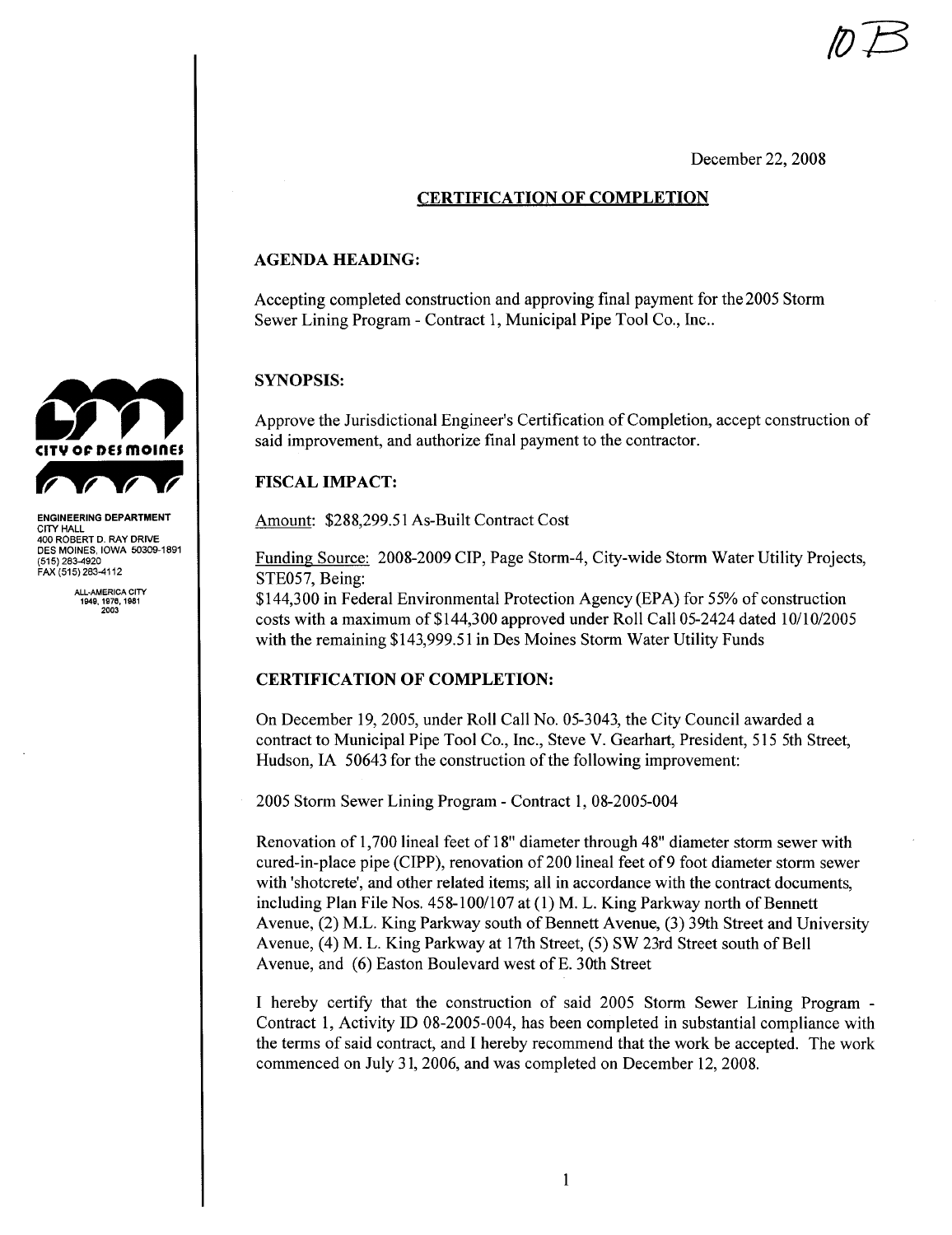I further certify that \$288,299.51 is the total cost of said improvement, of which \$265,619.53 has been paid the Contractor and \$8,265.00 is now due and is hereby approved as final partial payment for the above project, the remaining balance of \$14,414.98 is to be paid at the end of thirty days, provided no claims or liens have been filed against said contract. In the event that at the end of said thirty  $(30)$  day period, claims are on fie as herein provided, the City of Des Moines shall continue to retain from said unpaid funds, a sum not less than double the total amount of all claims on fie, or the full Chapter 573 Code of Iowa retainage amount, whichever is lesser. The amount of completed work is shown on the attached Estimate of Construction Completed.

Get Eleven.

Jeb E. Brewer, P.E. Des Moines City Engineer